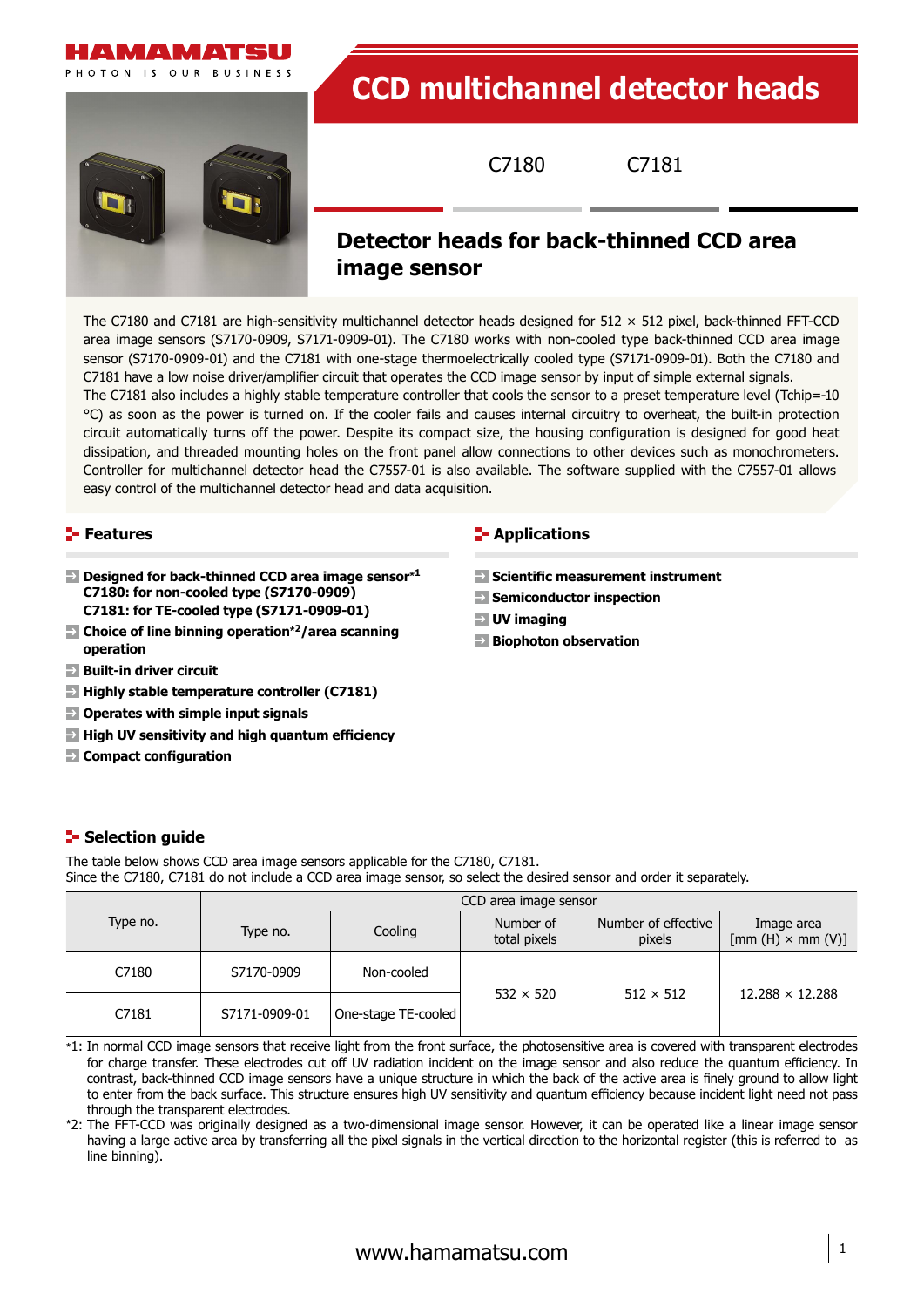#### **CCD multichannel detector heads C7180, C7181**

#### **Absolute maximum ratings**

| Parameter                              |       | Symbol                            | Min.                     | Typ.                     | Max.       | Unit |
|----------------------------------------|-------|-----------------------------------|--------------------------|--------------------------|------------|------|
| Supply voltage (for digital circuitry) |       | V <sub>D1</sub> , V <sub>D2</sub> | $-0.5$                   |                          | $+7$       |      |
| Supply voltage (for analog circuitry)  |       | $VA1+$                            | $\overline{\phantom{a}}$ |                          | $+18$      |      |
|                                        |       | $VA1 -$                           | $\overline{\phantom{0}}$ |                          | $-18$      |      |
|                                        |       | V <sub>A2</sub>                   | $\overline{\phantom{a}}$ |                          | $+30$      | ٧    |
| Supply voltage <sup>*3</sup>           |       | Vp                                | -                        |                          | $+7$       |      |
|                                        |       | VF                                |                          |                          | $+14$      |      |
| Digital input voltage                  |       |                                   | $\overline{\phantom{a}}$ |                          | VD1, VD2   |      |
| Operating temperature                  | C7180 |                                   | 0                        |                          | $+50$      |      |
|                                        | C7181 | Topr                              | $+10$                    |                          | $+35^{*4}$ | ۰C   |
| Storage temperature                    | C7180 |                                   | $-20$                    | $\overline{\phantom{0}}$ | $+70$      |      |
|                                        | C7181 | Tstg                              | 0                        |                          | $+50$      |      |

 $*3:$  C7181

\*4: The maximum value may be lower, depending on the drive frequency and the number of sensor pixels.

Note: Exceeding the absolute maximum ratings even momentarily may cause a drop in product quality. Always be sure to use the product within the absolute maximum ratings.

#### **Electrical characteristics (Unless otherwise noted, Ta=25 °C, C7180: VD1=+5 V, VA1+=+15 V, VA1-=-15 V, VA2=+24 V, C7181: VD1, VD2=+5 V, VA1+=+15 V, VA1-=-15 V, VA2=+24 V, Vp=+5 V, VF=+12 V)**

| Parameter                         | Symbol                 | Min.                     | Typ.                     | Max.                     | <b>Unit</b>              |                |
|-----------------------------------|------------------------|--------------------------|--------------------------|--------------------------|--------------------------|----------------|
|                                   | High level             | <b>VIH</b>               | $+2.0$                   |                          | VD1, VD2                 | V              |
| Digital input                     | Low level              | VIL                      | $-0.5$                   | $\overline{\phantom{a}}$ | $+0.8$                   | V              |
| Clock pulse frequency             |                        | fCLK                     | $\overline{\phantom{0}}$ | $\overline{\phantom{a}}$ | $\mathbf{1}$             | <b>MHz</b>     |
| Data video readout frequency      |                        | fv                       | $\blacksquare$           | $\overline{\phantom{a}}$ | fCLK/4                   | Hz             |
| Start pulse width                 |                        | tst                      | 1/fCLK                   | $\overline{\phantom{a}}$ |                          | s              |
|                                   | High level (Io=-6 mA)  | VIH                      | $+2.0$                   | $\overline{\phantom{a}}$ | $\overline{\phantom{0}}$ | v              |
| Digital output                    | Low level $(Io=+6$ mA) | Vil                      |                          | $\overline{\phantom{a}}$ | $+0.8$                   | V              |
| Power supply operating conditions |                        |                          |                          |                          |                          |                |
|                                   | Digital circuitry      | VD1                      | $+4.75$                  | $+5.0$                   | $+5.25$                  | V              |
|                                   |                        | $VA1+$                   | $+14.5$                  | $+15.0$                  | $+15.5$                  | v              |
|                                   | Analog circuitry       | $VA1-$                   | $-14.5$                  | $-15.0$                  | $-15.5$                  | V              |
| Voltage                           |                        | VA <sub>2</sub>          | $+23.5$                  | $+24.0$                  | $+24.5$                  | $\vee$         |
|                                   |                        | VD <sub>2</sub>          | $+4.75$                  | $+5.0$                   | $+5.25$                  | V              |
|                                   | Other* <sup>5</sup>    | Vp                       | $+4.75$                  | $+5.0$                   | $+5.25$                  | v              |
|                                   |                        | VF                       | $+11.75$                 | $+12.0$                  | $+12.25$                 | V              |
|                                   | V <sub>D1</sub> (+5 V) |                          |                          | $\overline{\phantom{a}}$ | $+200$                   | mA             |
|                                   | $VA1 + (+15 V)$        |                          | -                        | $\overline{\phantom{a}}$ | $+100$                   | mA             |
|                                   | VA1- (-15 V)           | $\overline{\phantom{a}}$ | -                        | $\overline{\phantom{a}}$ | $-100$                   | mA             |
| Current                           | VA2 (+24 V)            |                          | $\overline{\phantom{0}}$ | $\overline{\phantom{a}}$ | $+30$                    | m <sub>A</sub> |
|                                   | $VD2 (+5 V)*5$         |                          | $\overline{\phantom{0}}$ | $\overline{\phantom{a}}$ | $+30$                    | mA             |
|                                   | Vp $(+5 V)^{*5}$       |                          | -                        | $\overline{\phantom{a}}$ | $+2.5$                   | A              |
|                                   | VF (+12 V)*5           | $\overline{\phantom{a}}$ | -                        | $+100$                   | $\overline{\phantom{a}}$ | mA             |

\*5: C7181

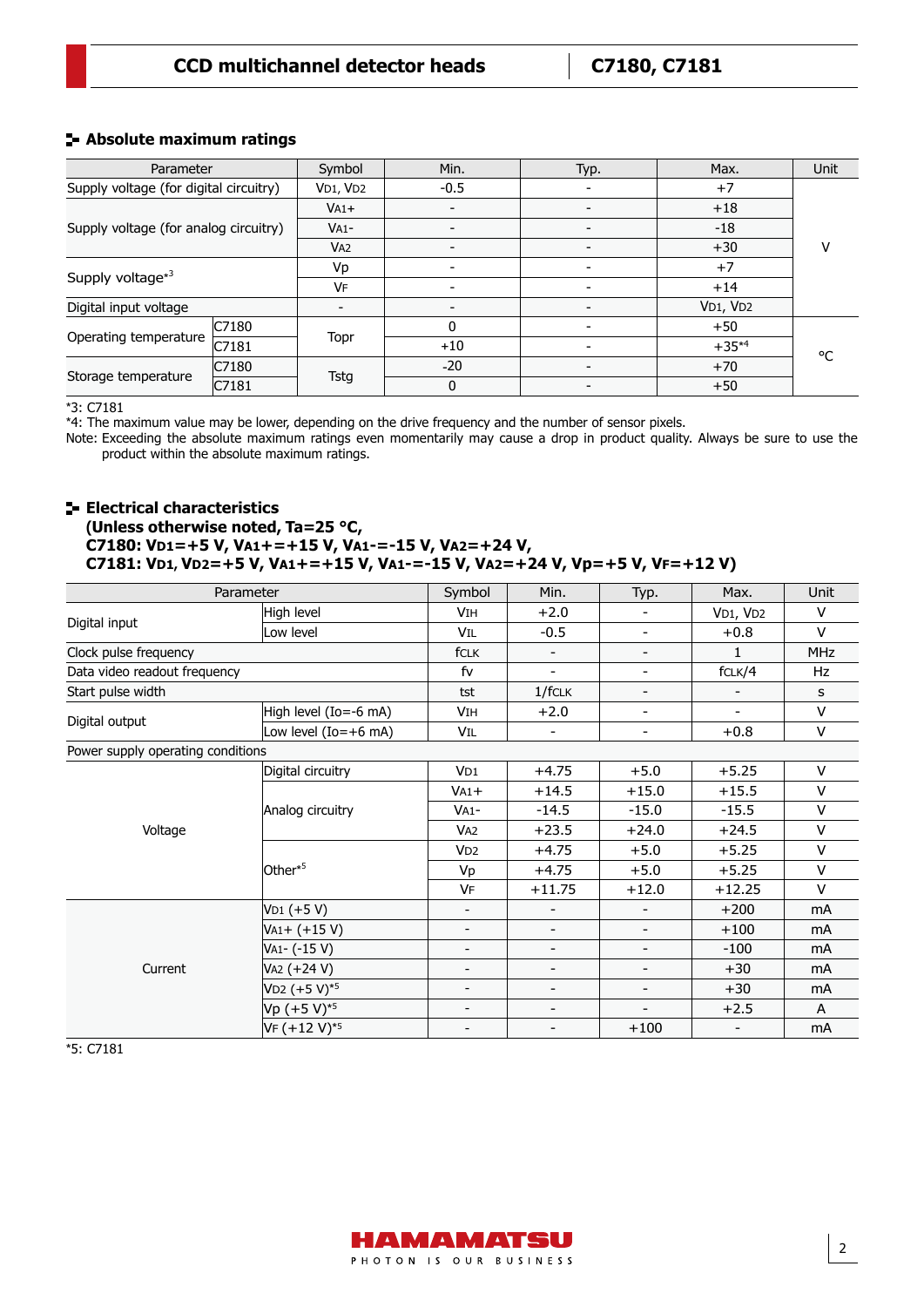#### **Electrical and optical characteristics (Unless otherwise noted,**

**C7180: Ta=25 °C, VD1=+5 V, VA1+=+15 V, VA1-=-15 V, VA2=+24 V**

**C7181: Tchip=-10 °C, VD1, VD2=+5 V, VA1+=+15 V, VA1-=-15 V, VA2=+24 V, Vp=+5 V, VF=+12 V)**

| Parameter                     | Symbol     | Min.        | Typ.        | Max.                     | <b>Unit</b>              |                         |  |
|-------------------------------|------------|-------------|-------------|--------------------------|--------------------------|-------------------------|--|
| Spectral response range       | Λ          |             | 200 to 1100 | $\overline{\phantom{0}}$ | nm                       |                         |  |
|                               | Vertical   | Fw          | 240         | 320                      |                          | ke <sup>-</sup>         |  |
| Full well capacity            | Horizontal |             | 300         | 600                      |                          |                         |  |
| Conversion gain*6             |            | Sv          |             | 15                       |                          | $\mu V/e^-$             |  |
| Dark current                  | C7180      | <b>DS</b>   |             | 100                      | 1000                     | e <sup>-</sup> /pixel/s |  |
|                               | C7181      |             |             |                          | 30                       |                         |  |
| Readout noise                 | C7180      | Nread       |             | 40                       |                          |                         |  |
|                               | C7181      |             |             | 20                       |                          | $er$ rms                |  |
| Dynamic range                 | C7180      |             |             | 15000                    | $\overline{\phantom{a}}$ |                         |  |
|                               | C7181      | Drange      |             | 30000                    | $\overline{\phantom{0}}$ |                         |  |
| Photoresponse nonuniformity*7 |            | <b>PRNU</b> |             |                          | ±10                      | $\frac{0}{0}$           |  |

\*6: Including the circuit gain

\*7: Measured at 50% of the full well capacity

#### **Specifications for temperature controller (C7181) (Unless otherwise noted, Ta=25 °C, VD1, VD2=+5 V, VA1+=+15 V, VA1-=-15 V, VA2=+24 V, VD2=+5 V, Vp=+5 V, VF=+12 V )**

| Parameter*8                                               | Symbol | Min.    | Typ.  | Max.    | Unit   |
|-----------------------------------------------------------|--------|---------|-------|---------|--------|
| Cooling temperature                                       |        | $-11.5$ | $-10$ | -8.5    | $\sim$ |
| Temperature control range                                 | ۸Td    | $-0.05$ |       | $+0.05$ | ۰      |
| Power dissipation of TE-cooler element                    | Pn     |         |       |         | W      |
| Cool down time to reset temperature                       | to     |         |       |         | min    |
| Setting temperature for overheat protection <sup>*9</sup> |        |         |       |         | $\sim$ |

\*8: Other functions include error display, automatic power off, and detection of electrical opens and shorts by the thermosensor.

\*9: Temperature on the rear of the case (where the fan is installed)

#### Block diagram (C7181) **Block diagram (C7181)**



\* The C7180 does not include the temperature controller and TE-cooler.

KACCC0158EC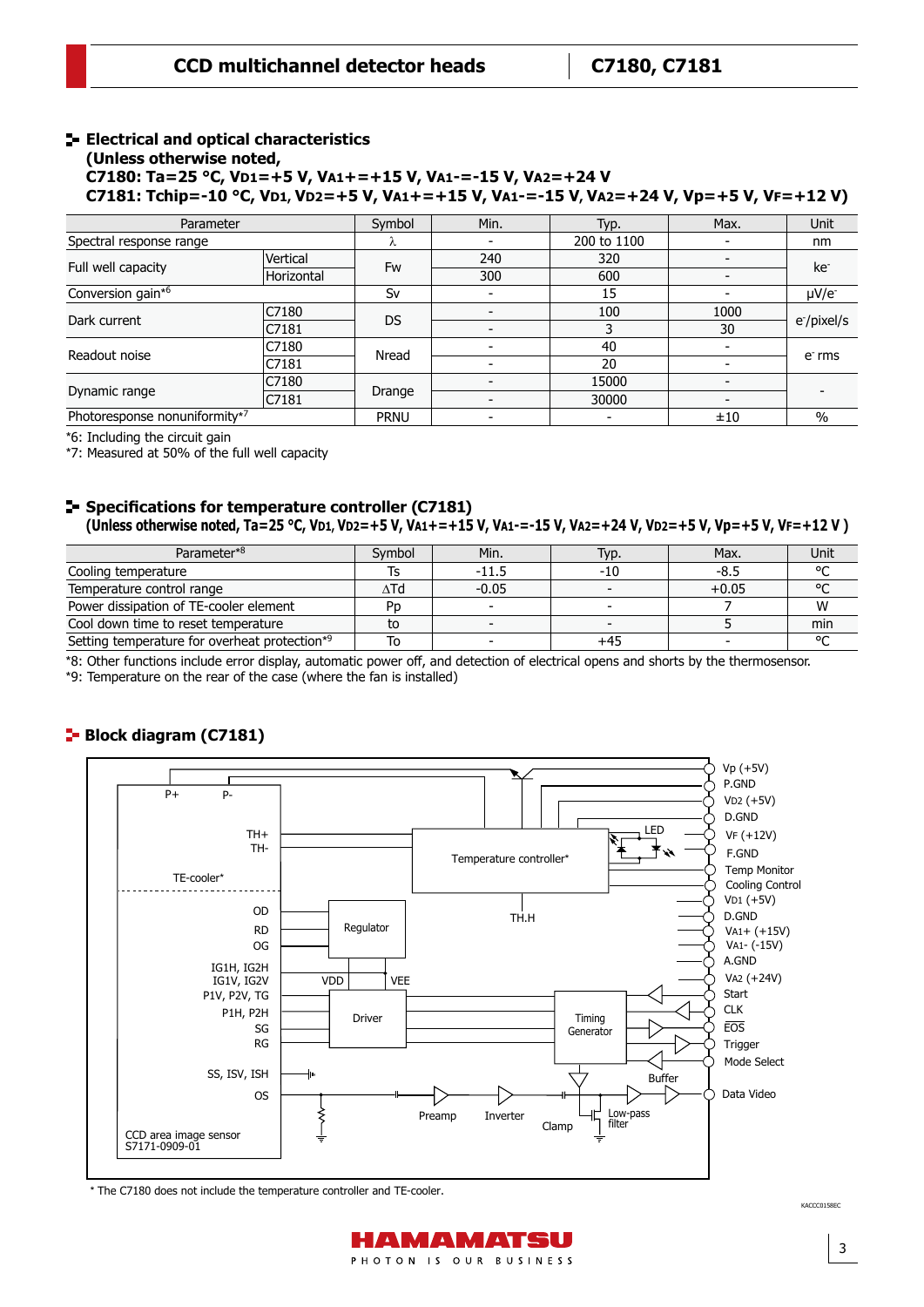### **T** Timing chart (line binning opetation)

 $\overline{a}$ 

| Start            |    |          |                      |  |           |                       |
|------------------|----|----------|----------------------|--|-----------|-----------------------|
| <b>CLK</b>       |    |          |                      |  |           |                       |
| P1V              | ⊠  |          |                      |  |           |                       |
| P <sub>2</sub> V | ⋝  |          |                      |  |           |                       |
| TG               |    |          |                      |  |           |                       |
| P <sub>1</sub> H | ∞  |          |                      |  |           | ITIITIITT             |
| P <sub>2</sub> H | ⋝₹ |          |                      |  |           | maamuumuu             |
| SG               | ⊠  |          |                      |  |           | <u>mumamana</u>       |
| RG               |    |          |                      |  |           | a martin di se        |
| Clamp            |    |          |                      |  |           |                       |
| <b>EOS</b>       |    |          |                      |  |           |                       |
| Trigger          |    |          |                      |  |           | 그는 무대로 우리 사람          |
| Data Video       |    | $V$ -ch1 | $V$ -ch <sub>2</sub> |  | $V-ch(M)$ | $H - ch2$<br>$H$ -ch1 |

\_\_\_\_\_\_\_\_\_\_\_\_\_\_\_\_\_\_

| IT MUALIKA KARA KARA MUALI WA TUTU MATUTU MUALI NA MATUTU MWA WA WAKATUTU WA MATUTU WA WAKATUTU WA MATUTU WA M |
|----------------------------------------------------------------------------------------------------------------|
| mumumumumumumumumumumumumumumum                                                                                |
| mumumumumumumumum m m mum m m m                                                                                |
| n n e sa e e sa n n e cultura<br>TUTUMIN MUNICIPALITI TUTUMIN MATUTT                                           |
|                                                                                                                |
|                                                                                                                |

H-ch10 H-ch11 H-ch(N-10) H-ch(N-9) H-ch(N)

M=520, N=532 V-ch1--V-ch4, V-ch (M-3)--V-ch (M): Isolation pixels H-ch1--H-ch4, H-ch (N-3)--H-ch (N): Blank pixels H-ch5--H-ch12, H-ch (N-7)--H-ch (N-4): Isolation pixels

KACCC0635EA KACCC0635EA

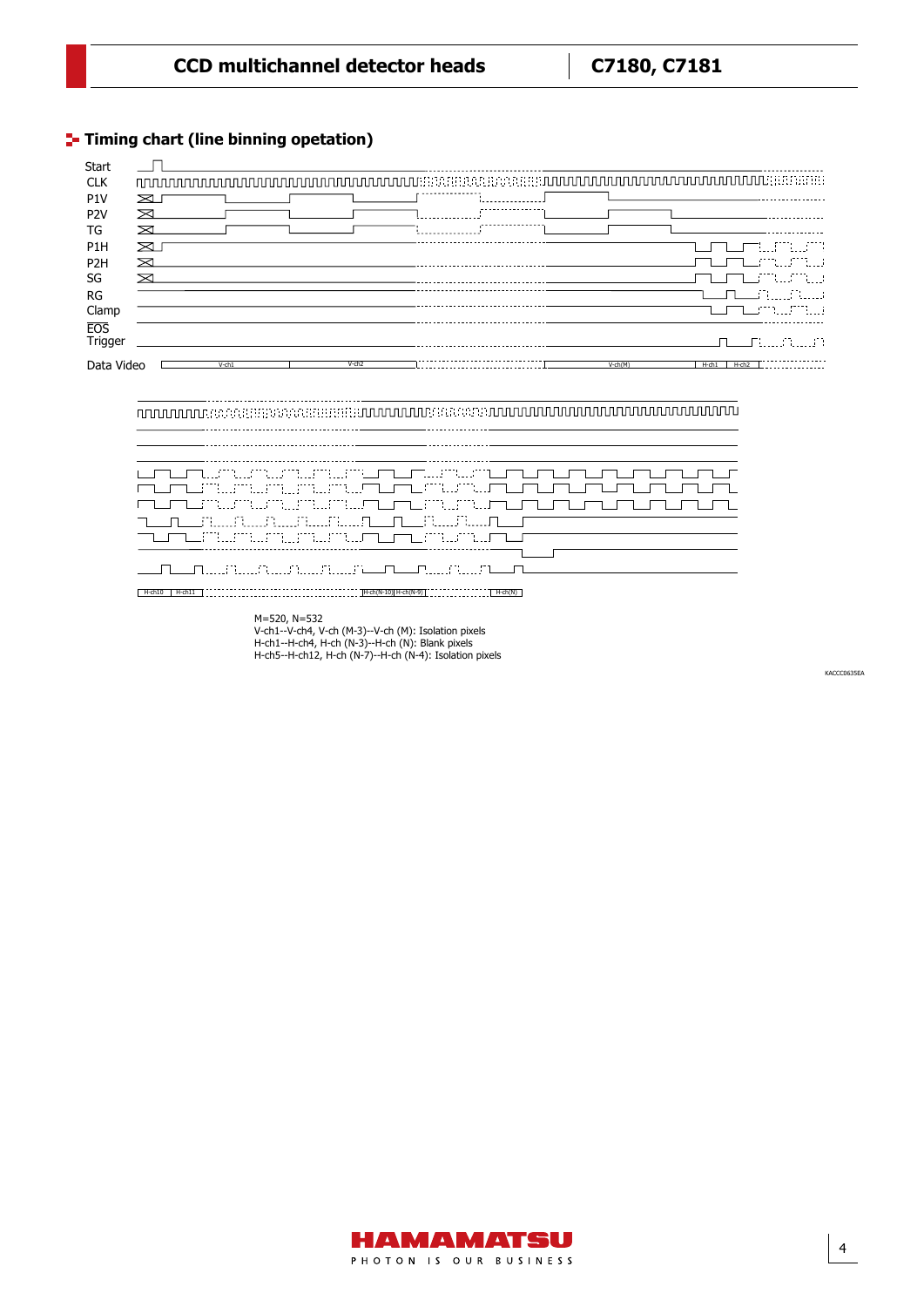#### **Pin connections of "SIGNAL I/O" connector**

15-pin D-sub connector



KACCC0069EA

| Pin no. | Terminal name      | Description                                                                                                                                                                                                       |
|---------|--------------------|-------------------------------------------------------------------------------------------------------------------------------------------------------------------------------------------------------------------|
| T.      | Mode select        | Digital input signal used to select between the line binning operation and area scanning operation.<br>HCMOS compatible.<br>High level or left open: line binning operation<br>Low level: area scanning operation |
|         | Data video         | Analog video output. Positive polarity.                                                                                                                                                                           |
|         | $V_{A1} + (+15 V)$ | Analog power supply                                                                                                                                                                                               |
| 4       | VA1- (-15 V)       | Analog power supply                                                                                                                                                                                               |
| 5       | $VD1 (+5 V)$       | Digital power supply                                                                                                                                                                                              |
| 6       | Start              | Digital input signal for initializing the circuit.<br>HCMOS compatible. Positive logic.<br>The interval of the Start pulses determines the integration time of the CCD image sensor.                              |
| 7       | <b>CLK</b>         | Digital input signal for operating the circuit.<br>HCMOS compatible. Rising edge operation.                                                                                                                       |
| 8       | <b>EOS</b>         | Digital output signal for indicating end-of-scan of the image sensor.<br>HCMOS compatible. Negative logic.                                                                                                        |
| 9       | A.GND              | Analog ground                                                                                                                                                                                                     |
| 10      | A.GND              | Analog ground                                                                                                                                                                                                     |
| 11      | VA2 (+24 V)        | Analog power supply                                                                                                                                                                                               |
| 12      | D.GND              | Digital ground                                                                                                                                                                                                    |
| 13      | D.GND              | Digital ground                                                                                                                                                                                                    |
| 14      | D.GND              | Digital ground                                                                                                                                                                                                    |
| 15      | Trigger            | Digital output signal for A/D conversion. HCMOS compatible. Positive logic.                                                                                                                                       |

#### **Pin connections of "TE CONTROL I/O" connector (C7181)**

9-pin D-sub connector



KACCC0075EA

| Pin no. | Terminal name   | Description                                                                                                                  |
|---------|-----------------|------------------------------------------------------------------------------------------------------------------------------|
|         | $VD2 (+5 V)$    | Digital power supply                                                                                                         |
|         | Temp monitor    | Analog output signal of the temperature of the CCD image sensor                                                              |
|         | Cooling control | Digital input signal for starting to cool down. HCMOS compatible.<br>High level or left open: cooling<br>Low level: stand-by |
| 4       | $Vp (+5 V)$     | Power supply for the thermoelectric cooler in the CCD image sensor                                                           |
|         | $VF (+12 V)$    | Power supply for cooling fan                                                                                                 |
| 6       | D.GND           | lGround                                                                                                                      |
|         | D.GND           | Ground                                                                                                                       |
|         | P.GND           | Power supply return of the thermoelectric cooler mounted in the CCD image sensor                                             |
| q       | <b>F.GND</b>    | Power supply return for cooling fan                                                                                          |

Note: Available for using same power supply (+5 V) for "+VD2" and "+Vp"

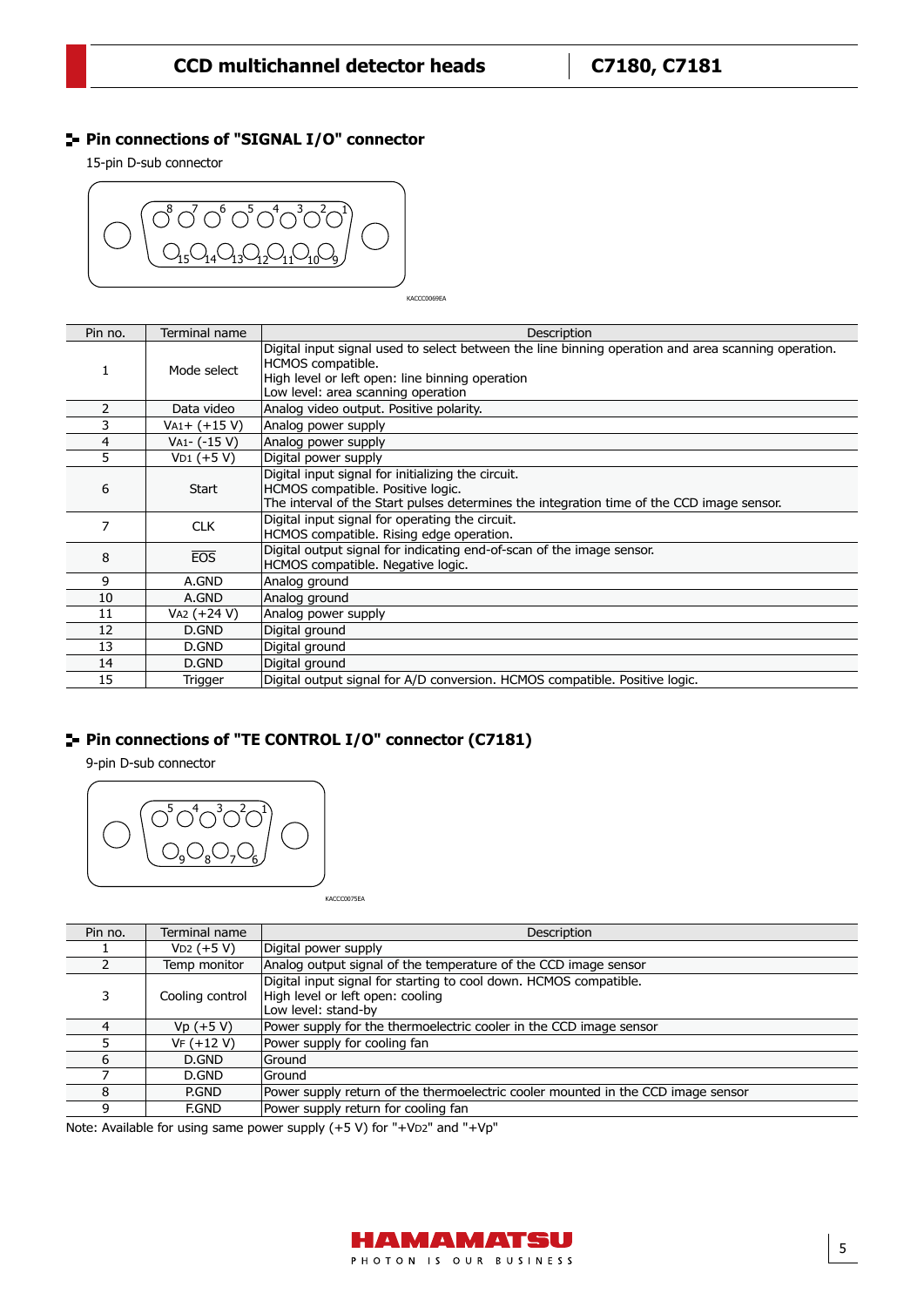#### **<sup>1</sup>** Dimensional outline (unit: mm)

Dimensional outline (C7040, C7180, unit: mm)







KACCA0108EC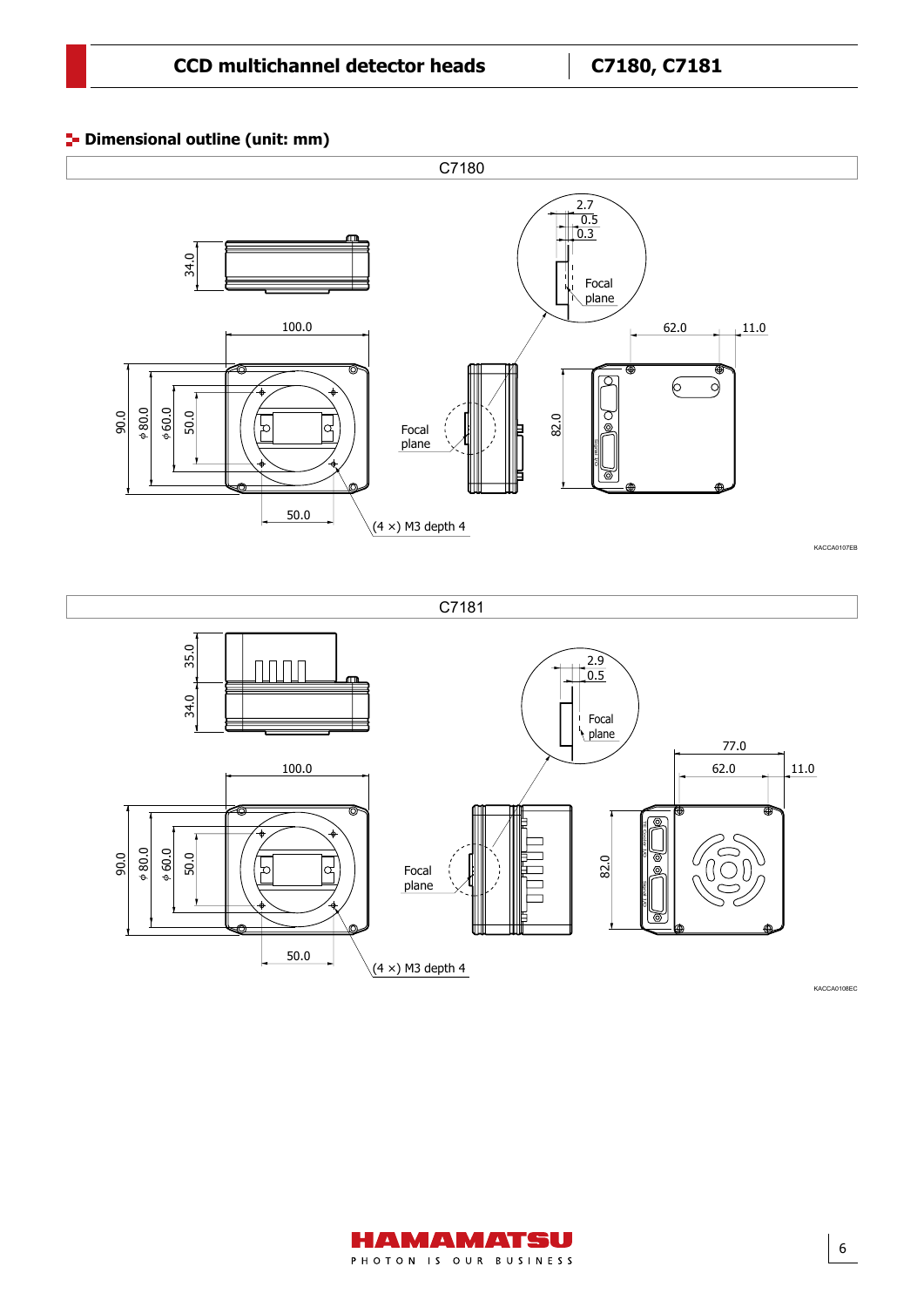#### **CCD multichannel detector heads C7180, C7181**

#### **Pin connections**



#### **F** Related information

[www.hamamatsu.com/sp/ssd/doc\\_en.html](https://www.hamamatsu.com/sp/ssd/doc_en.html)

- Precautions
- · Disclaimer